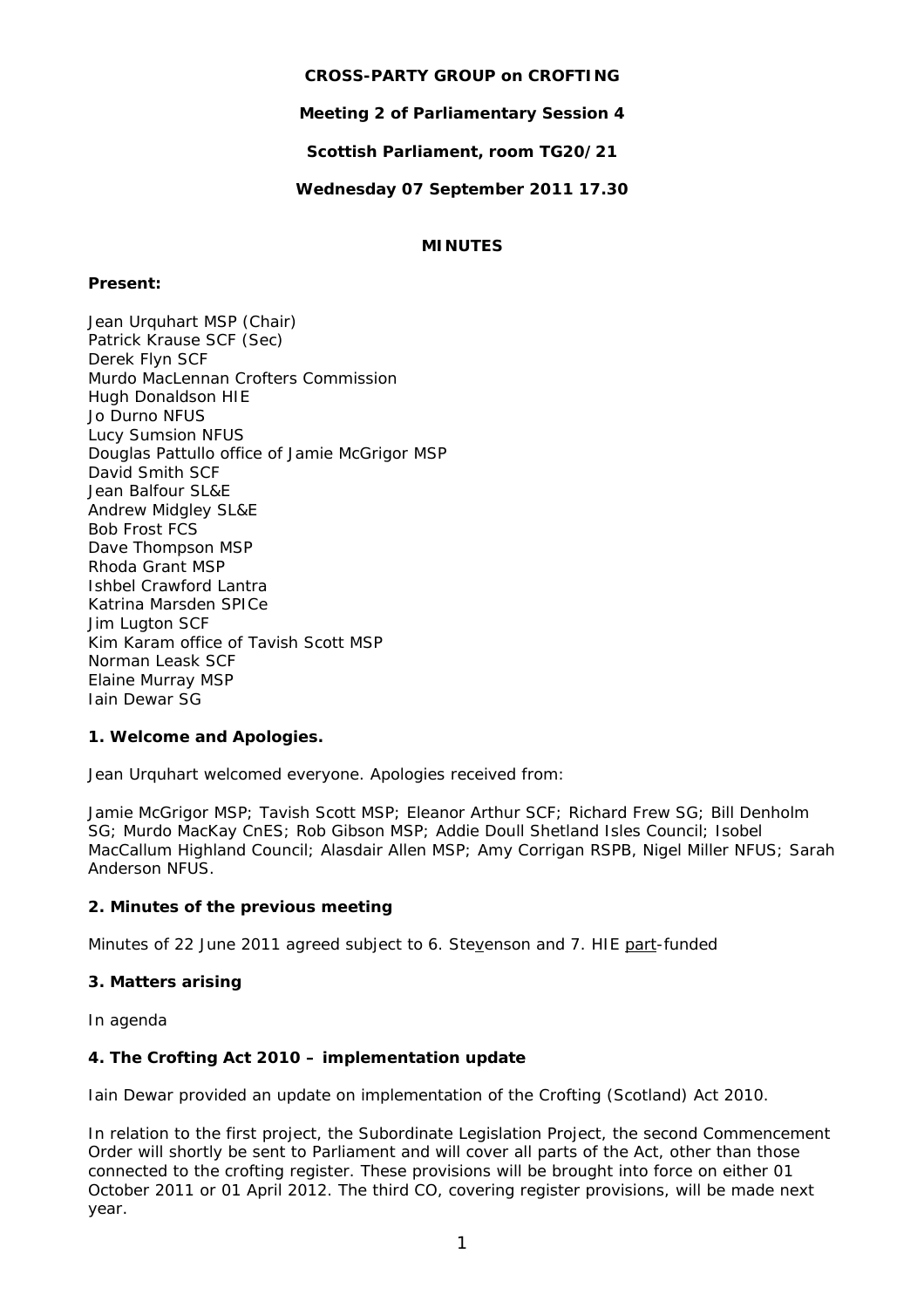As part of the second project, the new duties and transition project, the Commission is doing a lot of work to put in place the new procedures needed to enforce the new duties (Part 3) and to implement the changes in processes for other regulatory applications (Part 4) from 01 October 2011. Work is also on-going to ensure a smooth transition from the Crofters Commission to the Crofting Commission on 01 April 2012 and to implement the necessary changes in corporate systems (Part 1).

In the third project, the crofting elections, the Government has issued a consultation paper on the draft crofting election regulations. Regular meetings are also taking place with Highland Council and the electoral service provider, Opt2Vote, to ensure that the necessary logistical arrangements are in place to undertake the elections. Iain took the opportunity to ask all members to do what they can to encourage crofters to make sure that the Register of Crofts contained their correct details in order to ensure that they received a ballot paper. Adverts for positions as appointed Commissioners had been placed in national and local papers and applications are currently being considered.

The fourth project, the crofting register, is near to the end of the design phase. Building the IT platform should commence later this year.

The fifth and final project, the Crofting and Planning project is nearing completion. Planning legislation had been amended to make the Crofters Commission a statutory consultee for applications for development on croft land. The Commission are developing the criteria for applications the CC wish to see and comment on to ensure that it is limited to those that will have a significant impact on crofting.

## **5. New Crofts Woodland Crofts Project – Bob Frost, Forestry Commission Scotland**

Bob Frost gave a presentation on Woodland Crofts, a project that has been looking at the creation of community-based woodland crofts on land managed by Forestry Commission Scotland (FCS) and owned by Scottish Ministers. The opportunity for communities is available through the National Forest Land Scheme (NFLS). It is believed that these crofts allow individuals and communities to base livelihoods on the woodland resource within the framework of crofting legislation. A final report of the project had been circulated and can be found on the SCF website. Information about the project will be disseminated at the SCF Gathering in Skye.

The main points of the presentation and report included:

# **Progress**

- Project has been developing the model of community-led / owned woodland crofts
- Project Officer has developed, with partners (Scottish Crofting Federation, Highlands and Islands Enterprise, Crofters Commission etc.), a package of guidance to support communities looking to create woodland crofts (www.forestry.gov.uk/woodlandcrofts)
- 12 community groups have been advised and supported to develop plans
- Examples of emerging community-led projects include North West Mull Community Woodland Company and the Kilfinan Community Forestry Company

### **Key lessons**

- Important to maintain the collaborative working between organisations to take advantage of the necessary range of skills and knowledge need to support woodland crofts
- A one-size fits all approach will not work however, core principles need to be emphasised such as sustainable woodland management is a fundamental component of any woodland croft project
- Other approaches to creating woodland crofts may be appropriate on land not managed by FCS.

### **Next steps**

- To publicise the guidance package via partners websites and presentations at key events e.g. SCF Gathering
- Continue to support groups developing their plans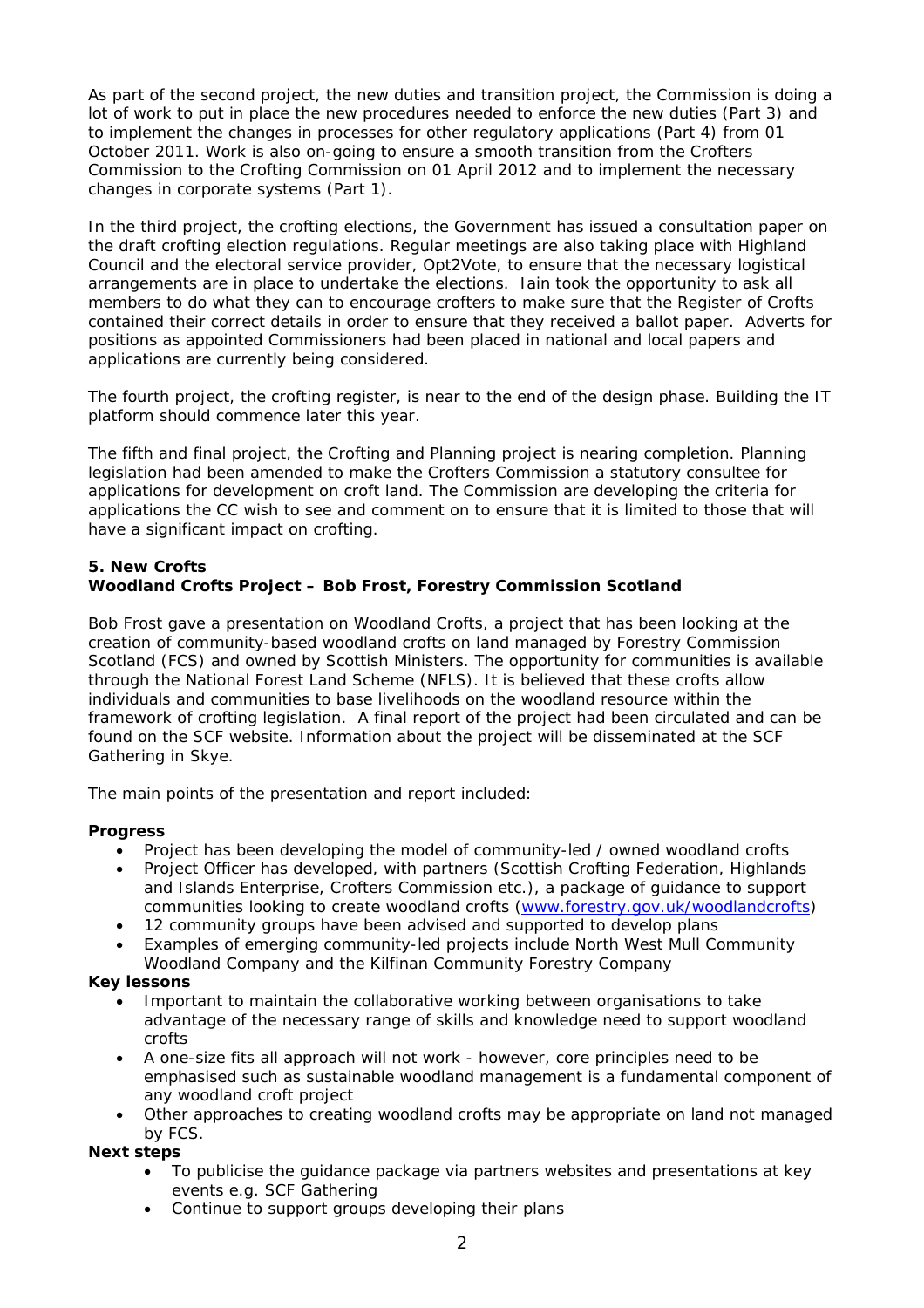Develop a programme of community-led briefing days for groups interested in woodland crofts

## **Discussion.**

The following points came out in discussion:

Some of the communities involved are close to forming woodland crofts, some as part of a bigger land project – e.g. Mull. 9 new crofts will be created on Mull.

There are different models of land ownership involved.

Forest / woodland are interchangeable terms in this project.

FCS can be involved as much as the community wishes to help build capacity of the community to manage woodland.

Shetland doesn't have forestry blocks but the model could be used for native woodland.

There is no size limit to the area used but it would be divided into appropriate sized crofts.

These new crofts are 'real' crofts in every way.

How a community allocates the new crofts is their responsibility, though there can be guidance provided by the project (there is a woodland croft guide).

Forestry land transfers to the community at market value. It could be better to buy the land before any mention of creating crofts if raising capital as creation of crofts can devalue land. This is a contentious issue – creating crofts should not devalue land.

Scottish Water has land with forestry on it, but this is outside the focus of the project, though there are examples of transfer of SW land to FCS.

It is a bit of both communities approaching FCS for land and FCS approaching communities to let them know land is available in their vicinity.

Embo withdrew their application due to funding issues. The land is still being managed by FCS (it isn't surplus land) and is still an opportunity for the community.

The timber can be used for sale, building, woodfuel. All potential benefits.

### **6. Crofting Support**

#### *SCF survey*

David Smith spoke to the paper that had been circulated on the SCF survey of members on support to crofting agriculture. He emphasised that CCAGS was the most popular support scheme and essential for crofting ("it is the barometer of crofting").

The main points from the survey are:

### LMO's

Crofters liked the LMO concept. There were no suitable agri-environment measures for crofters Not enough advisory capacity A low level RP type scheme should be developed for the next round of SRDP

### CCAGS

Most critical point was that crofters felt they couldn't afford to use them.

The cost of projects in out-lying areas can be double that of mainland Scotland.

Choices were limited when it came to the type of buildings which could be built, tended to have to be the more expensive option.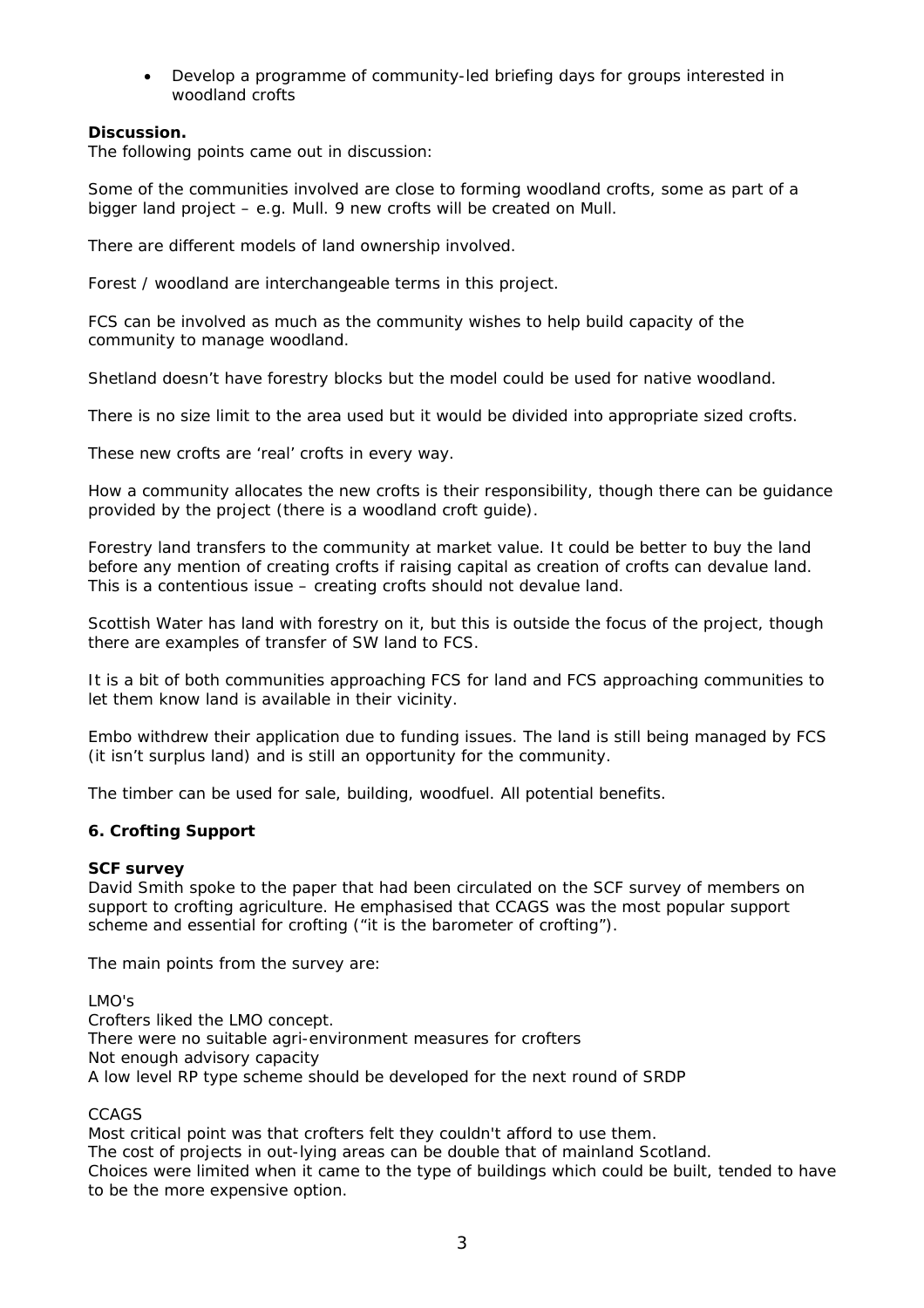Need for a 75% grant rate to reflect the additional costs and provide a more equal rate of support, this is possible according to our meeting with SG officials earlier in the year.

### **Discussion**

The following points came out in discussion:

CCAGS is a very important support to crofting and needs to be retained and enhanced. Crofters not using it is not a criticism of the need for such a scheme – it is an indicator that the scheme isn't working as it should and the reason why must be addressed. It needs redesigning to make it appropriate.

The scheme is underspent, which is unacceptable. The Scottish Government should not accept underspend – it must take responsibility for adjusting the scheme to get money spent. There needs to be policy direction.

CCAGS should be helping young croft entrants but it doesn't. There is no government policy on young entrants. There should be a lobby to get money in SRDP for young crofters. There is money available in Article 69 possibly. We need more information.

Many grants that were popular have been discontinued. The survey showed that 90% of respondents can't afford to use CCAGS.

CCAGS needs to be made more useable – within the clear criteria laid out in the RDR.

This has been getting nowhere. A short paper to the minister is needed.

SNH are looking at the issue of paying for public goods. It would be useful to ask Peter Pitkin to the next meeting.

There is no point in pursuing absenteeism when crofting is not viable – CCAGS is one of the few mechanisms that can help make crofting viable. The Crofters Commission and CNeS have information on croft viability.

It was agreed that a Vulnerable Areas working group would be useful in stakeholder discussions with SG on SRDP. SCF have requested this but nothing has happened. To be followed up.

A question has been raised about whether CCAGS can be used for woodland croft enterprises, such as timber storage.

**Action 1: SCF to draft a paper on CCAGS and circulate.** 

**Action 2: PK to invite P. Pitkin to the next meeting.** 

**Action 3: I. Dewar to ask R.Waterhouse and B. MacKenzie, SG leads on CAP, to the next meeting.** 

**Action 4. N. Leask to follow up on Vulnerable Areas working group. Action 5: I. Dewar to ask for clarification on CCAGS and woodland crofts.** 

### *Bull Hire scheme*

An update on the scheme had been circulated.

### *De-minimis and Feed-In Tarriffs (FITs)*

David Smith spoke to a previously circulated paper. There is a very low de-minimis level for agriculture – but why is power generation classed as agriculture? Also there is a question of who owns the wind energy above a croft?

## **Action 7. Jamie McGrigor's office to look into the two renewables questions.**